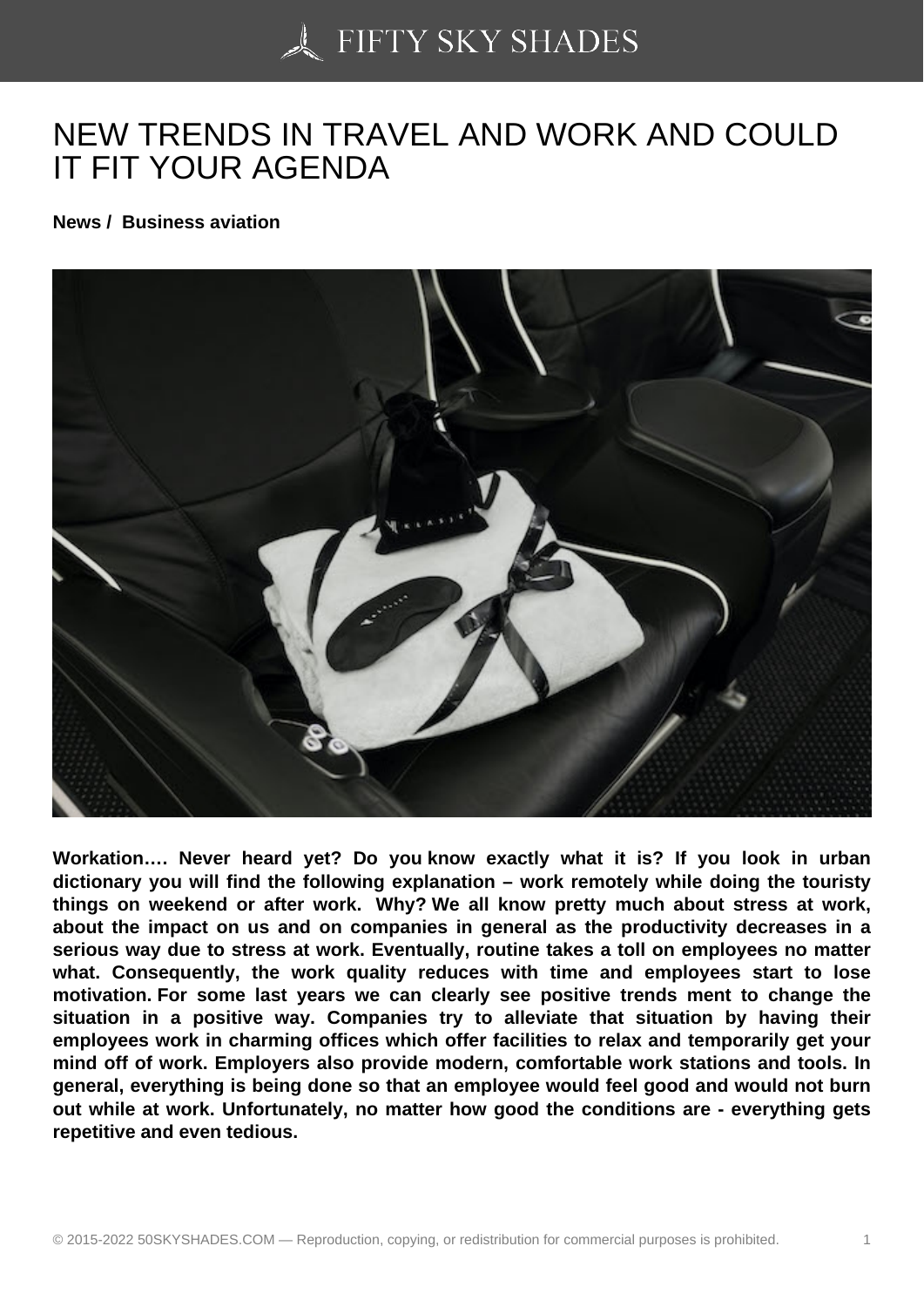

## **Work and travel**

Workation is when employees work remotely from a vacation type place - for example, a resort, beach or an exotic country. The duration of a Workation differs depending on the type of company, with some lasting even for a month.

By doing that, employees partially feel like they are on a vacation that is all paid for, without spending their vacation time and getting a salary during that whole time. However, they still have to perform their daily duties and spend time with colleagues. It may seem like an expensive treat for an employer, but it eventually pays off with the motivated, happy, energetic and productive employees. It also works like a great boot camp, where teams can come up with new projects and upscale their work quality.

Employees can go on a Workation alone or in small numbers. Still, it is not uncommon for a company to book a corporate chartered flight and take the whole staff. It happens because when all of the workers are in one place, it is much easier to communicate and be more efficient.

The benefit of using a chartered flight, in this case, is that it is not necessary to buy tickets for the whole staff, wait in the long queues at the airport, have a specific amount of luggage and go through the massive amount of security checks. All those procedures are quite tedious and can result in a lot of confusion while travelling with a big group. Fortunately, flying private eliminates those shortcomings of a regular commercial flight.

## **Use KlasJet to travel comfortably**

Being a business aviation company, KlasJet has the full ability to arrange such corporate flights, and our fleet includes aircraft which have seating for 10, 56, 68 and 104 passengers. A considerable variety makes us very flexible in terms of customer's needs and brings out the added benefits.

Getting to a resort or a country to start your team's Workation does not have to be an uncomfortable chore, and here at KlasJet, we can ensure that. Our newly refurbished and uniquely designed aircraft will make sure that your corporate retreat starts before reaching your destination.